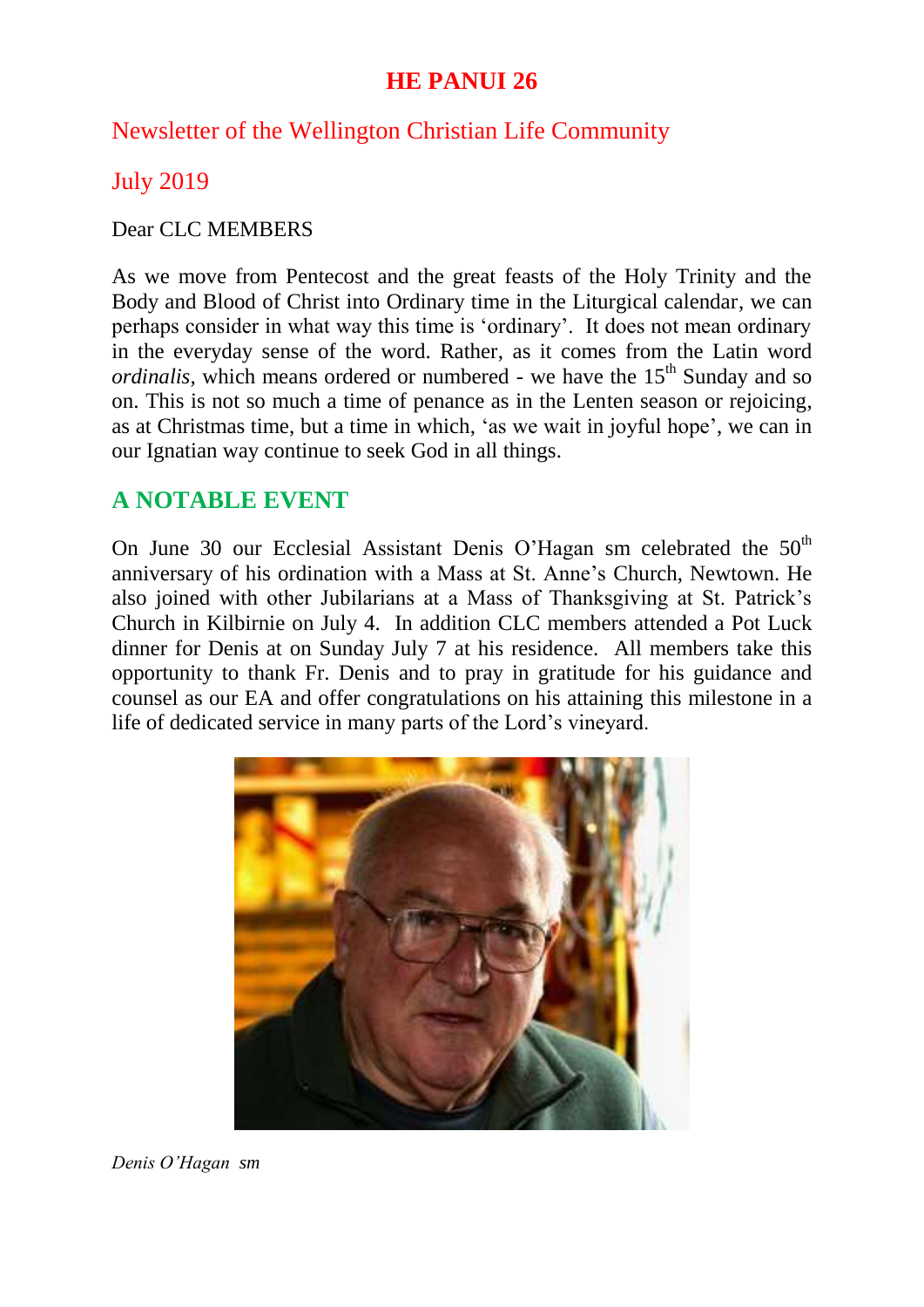

*CLC members with Fr Denis after the Jubilee, with Patricia Kane centre.*



*Members at Pot Luck dinner for Fr. Denis.*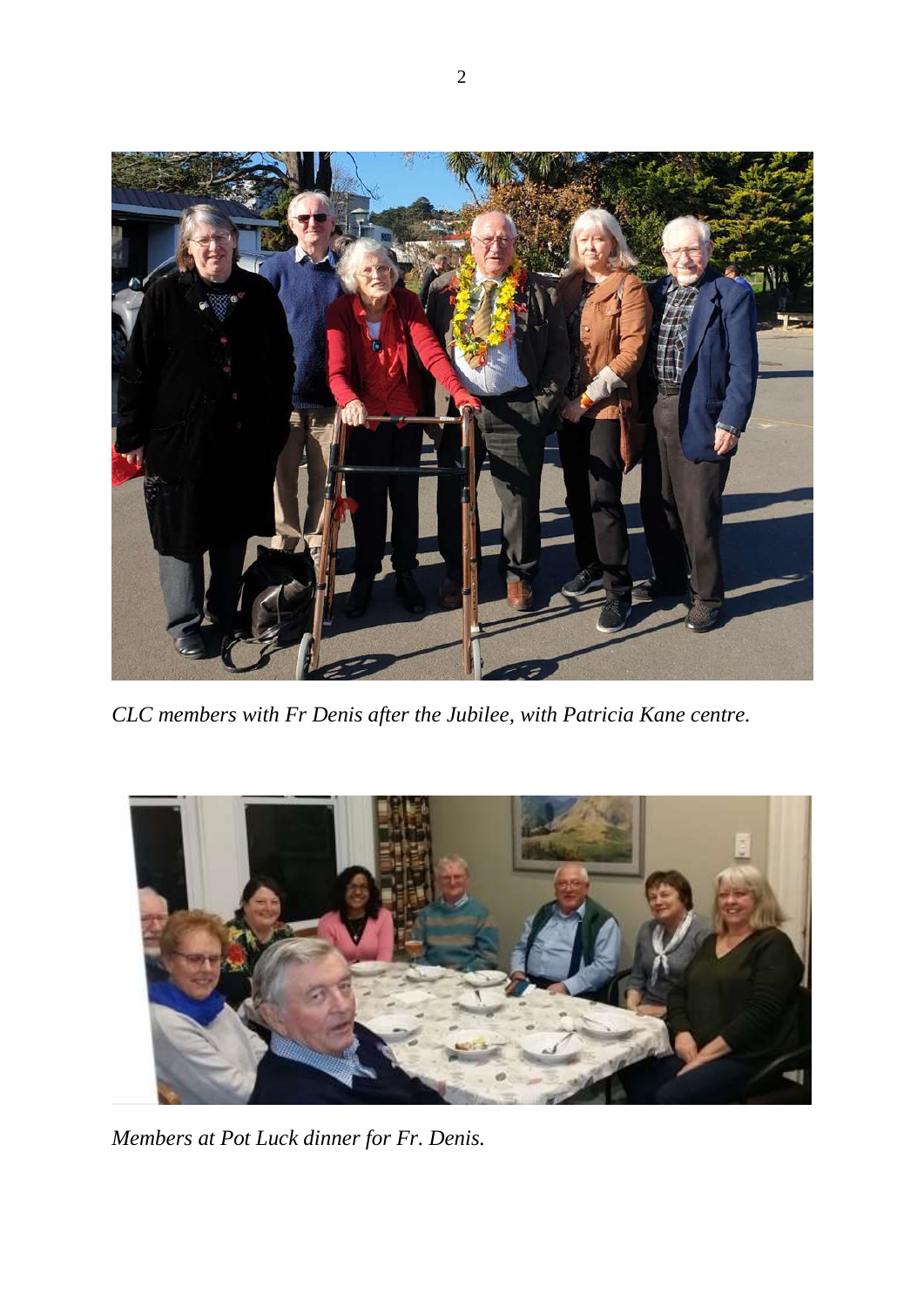#### **FOR YOUR DIARY**

#### **ST. IGNATIUS DAY**

Our Patron Saint's day will be marked with a gathering at Pa Maria 78 Hobson St. Thorndon on Saturday 27 July from 10.30am to 3.30 pm.

Please bring some food for a pot-luck lunch. There will be time for both celebration and formation. Maureen McKillop will speak and show photos of her pilgrimage to Santiago de Compostella.

#### **ANNUAL GENERAL MEETING**

The AGM will be held at Pa Maria, 78 Hobson St. Thorndon, from 11 am to 3.30 pm on 14 September.

The formal meeting section in the morning will be followed by time for reflection and sharing on the topic on 'CLC and our changing Church'.

Please bring food for a shared lunch.

The current members of the Executive, elected last year are as follows:

**Gary Finlay** - Chairperson for two years

**Michelle Hogan** - Treasurer for two years

**Leo Brettkelly** - Secretary for two years

**Sarah Dench** – 1st member for one year (having resigned as Treasurer)

**Christine Walkerdine** - 2nd Member for one year

**Maureen McKillop** - 3rd Member for one year

#### **RECENT EVENTS**

#### **FIRST SPIRITUAL EXERCISES (FSE) RETREAT**

During May Christian Life Community Wellington held an Ignatian Retreat in Daily Life - *The First Spiritual Exercises: Inner Peace in Friendship with Jesus.* The venue was St. Anne's Church, Newtown and we are grateful for the hospitality provided by Joe Green the Pastoral Leader.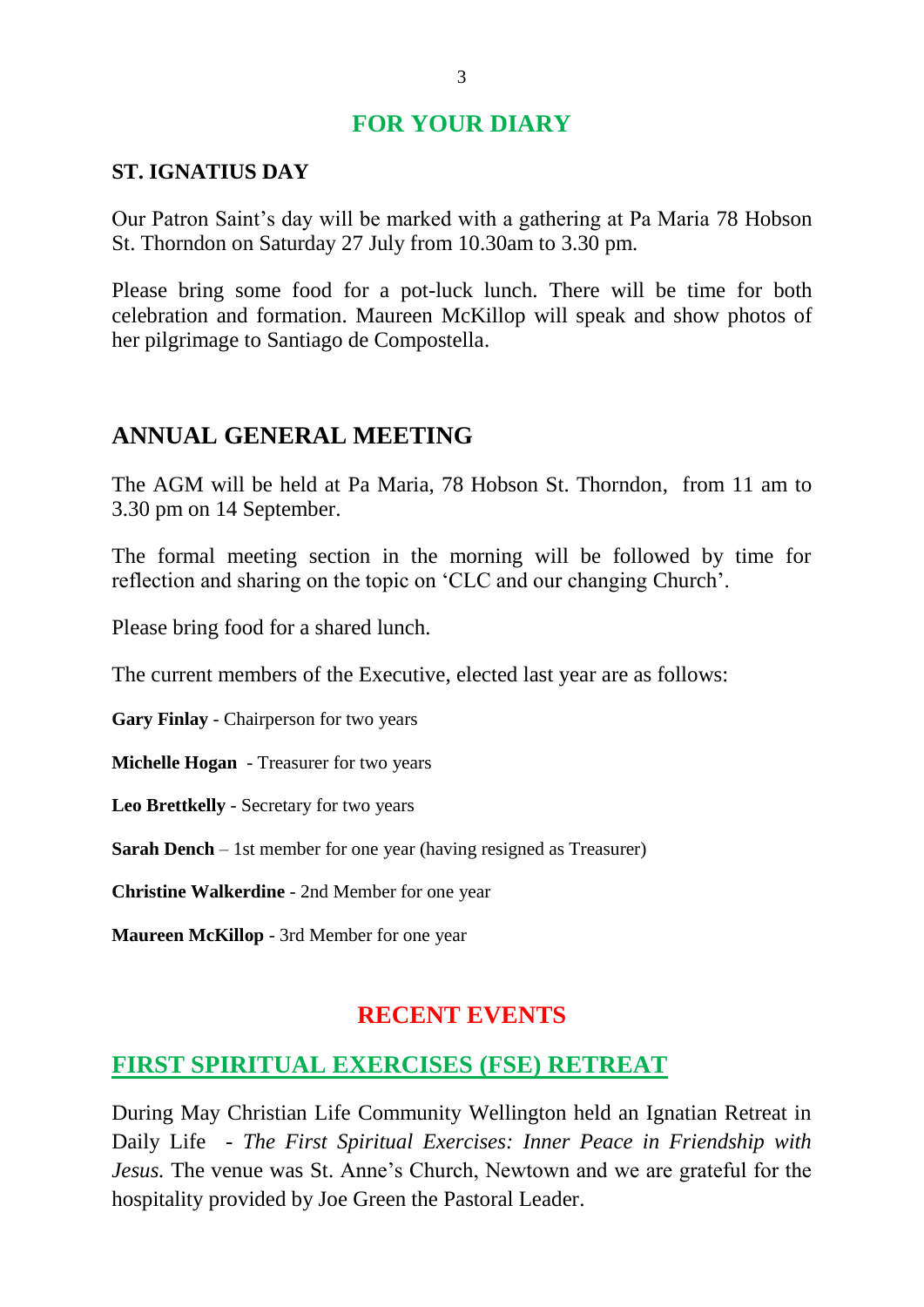The retreat was ably led by Michelle Hogan and Maureen McKillop and attended by about 20 people the majority of whom were CLC members.



*Lovely altar piece for the FSE 2019 created by Felicity Nettles*

# **AROUND THE GROUPS**

Upper Hutt group has resumed regular meetings and is going well.

 Hiruharama group suspended meetings while members attended the FSE Retreat. Meetings have now resumed praying with Leaflet 13.

 Northland group are meeting as Huntleigh Rest Home with **Patricia Kane**.

 Gypsy group has reduced in size temporarily again as some of the 'gypsies' are travelling overseas.

The Otaki group is having a bit of a break at the moment.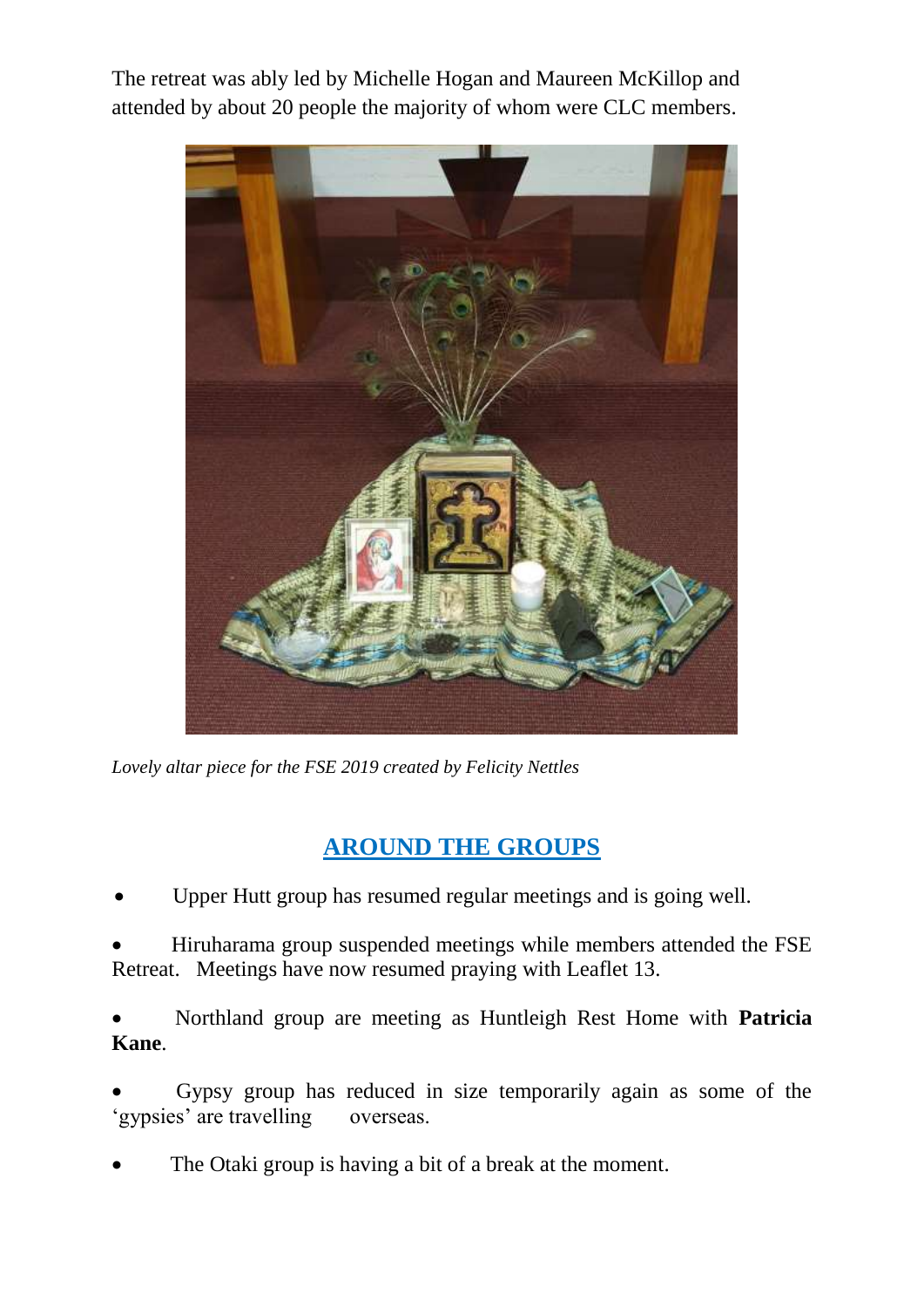Kohanga group is working on the Examen and planning their next moves.

# **OUR PEOPLE**

Patricia Kane is presently in Huntleigh Home in Karori, and would welcome visitors. We were delighted her family was able to bring her to Fr Denis's Jubilee Mass.

 **Michelle Hogan** and **Travina Oh** have spent the past month in Feldenkrais training in Auckland. Congratulations to you both on completing the requirements to become Feldenkrais practitioners. We ask for blessings for you as you answer God's call in this way.

# **COMING EVENTS**

### **RETREATS**

#### **Ignatian Spirituality NZ Retreats for 2019:**

Venue: Mary McKillop Centre Mission Bay Auckland

**'A New Heart'**- 7pm, July 21 - 9am, July 30 An 8-day silent individually guided retreat in the dynamic of the Spiritual Exercises of St Ignatius of Loyola. Cost: \$887.00

Register Now: [www.ignatianspirituality.nz/retreats](http://www.ignatianspirituality.nz/retreats)

**'Attending to Holy Mystery'** - 7pm, September 20 - 9am, September 27

A 6 day silent individually guided retreat in the dynamic of the Spiritual Exercises of St Ignatius of Loyola. Cost: \$687.00

Register Now: [www.ignatianspirituality.nz/retreats](http://www.ignatianspirituality.nz/retreats) 'Attending to Holy Mystery'

# **REFLECTION**

At the CLC World Assembly in Buenos Aires participants were given the following to reflect on:

### **During his investiture, Nelson Mandela delivered in his speech this text from Marianne Williamson.**

"Our deepest fear is not that we are inadequate. Our deepest fear is that we are powerful beyond measure. It is our light, not our darkness that most frightens us.